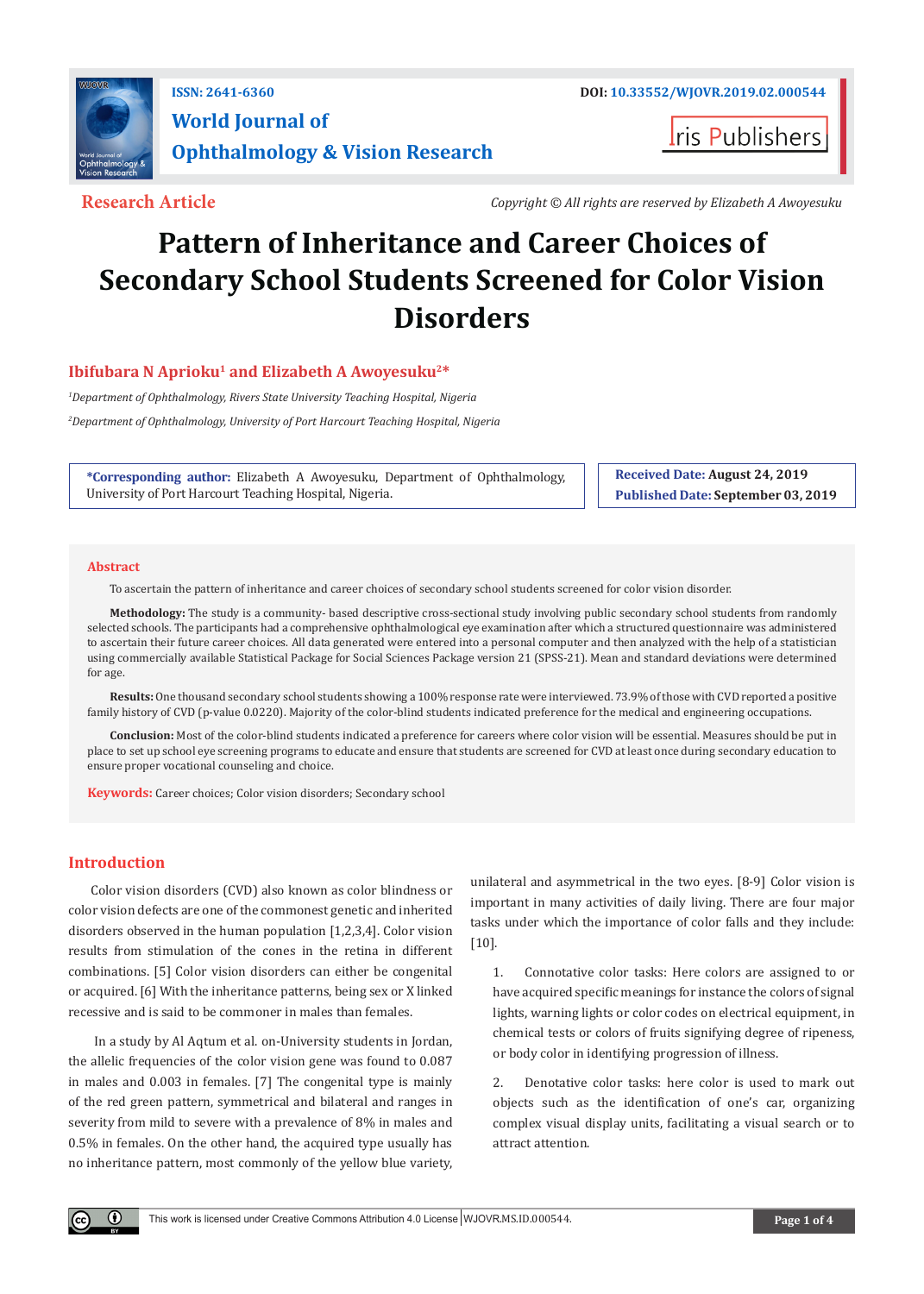3. Comparative color tasks: color here is used in discrimination of objects and to discern small color differences.

4. Aesthetic color tasks: color is used to create an emotional response or convey a mood. This is of importance in graphic and decorative arts, clothing design, interior décor and building.

Mild cases of color vision disorder are compatible with everyday activity and most vocations, [11] moderate and severe ones are however associated with difficulty in day to day activity [11,12]. Barry Cole, [10] in his review article on the handicap of color vision stated that almost all those with color vision disorders reported having problems with everyday activities such as reading color printed material and computer displays.

The importance of good color vision was further emphasized by Birch et al. [13] in Northern Ireland. They reported that more than 65% of serving police officers considered good color vision important for effective policing with only 2% considering it unimportant. In a study by Cole et al. [14] it was also reported that color blind individuals had a slower response time and higher error rates than normal individuals when using video terminals or computer display units. Protanopes were said to be particularly disadvantaged in responding to a "fail" message. Campbell et al. [15] in a study of doctors and their assessment of clinical photographs discovered that, doctors with CVD differed from controls in respect of their ability to detect, and in their confidence in the assessment of abnormalities presented in clinical photographs.

The choice of a career is most times made during secondary education; hence the rationale for testing for color vision at the secondary school level before a definitive career choice is made.

#### **Materials and Methods**

The study is a community- based descriptive cross-sectional study involving public secondary school students from randomly selected schools in Rivers State. Ethical clearance for the study was obtained from the Ethical committee of the hospital. The participants who met the inclusion criteria were selected using a multistage random sampling technique. The participants had a comprehensive ophthalmological eye examination and Ishihara color vision testing was carried out in a room with sufficient indirect daylight illumination or outdoors using the 24 plate 2009 edition. Subjects who were able to identify 13 or more plates were adjudged to have normal color vision while those that identified only nine plates or less were judged to have failed the screening test. Such subjects were then shown diagnostic plates 16 and 17 to determine if colour vision defect was protan or deutan. The prevalence of CVD was determined by the number of students who failed the Ishihara test.

These same subjects who failed the Ishihara test were then administered the Farnsworth Munsell D15 test to further classify and grade the pattern and severity of color blindness. At the end of the tests a structured questionnaire was administered to ascertain their future career choices.

All data generated were entered into a personal computer and then analyzed with the help of a statistician using commercially available Statistical Package for Social Sciences Package version 21 (SPSS-21). Mean and standard deviations were determined for age.

#### **Results and Discussion**

One thousand secondary school students showing a 100% response rate were interviewed. There were 495 males (49.4%) and 506 (50.6%) females with a male female ratio of 1:1.02. Mean age of students was 14.3 years. The prevalence of color vision disorders was 2.8 % (p-value 0.000).

73.9% of those with CVD reported a positive family history of CVD (p-value 0.0220) (Table 1).

**Table 1:** Demographics of study population.

| <b>Total</b><br>number | No.<br>males      | No.<br>females    | M: F   | <b>Mean age</b> | <b>Prevalence</b><br>of CVD |
|------------------------|-------------------|-------------------|--------|-----------------|-----------------------------|
| 1000                   | 495<br>$(49.4\%)$ | 506<br>$(50.6\%)$ | 1:1,02 | 14.3<br>years   | 2.80%                       |

Three-quarters of students with positive family history of color vision disorder were color blind 17 (73.9%) and this proportion was also statistically significant (X2 = 5.261, df=1 p-value = 0.022). Over 70% (n=17; 73.9%) of the students with CVD in this study had a positive family history of color vision disorder and this association was statistically significant (p-value 0.022).

Table 2 showed the desired future occupation of the study subjects. Majority of the students desired to be health workers (n=324; 32.4%) (Table 2).

**Table 2:** Future occupation desired by the Study Subjects.

| <b>Future occupation</b> | <b>Number of students</b> | Percentage |
|--------------------------|---------------------------|------------|
| Health workers           | 324                       | 32.4       |
| Law                      | 230                       | 23         |
| Banking/Accountant       | 154                       | 15.4       |
| Building/Engineering     | 91                        | 9.1        |
| Teaching                 | 49                        | 4.9        |
| Military/Paramilitary    | 31                        | 3.1        |
| Business/Trading         | 24                        | 2.4        |
| Artist                   | 19                        | 1.9        |
| Cleric                   | 10                        | 1          |
| Pilot                    | $\overline{4}$            | 0.4        |
| Others                   | 65                        | 6.5        |
| Total                    | 1000                      | 100        |

Others include mass communication, sportsmen, and language analysts

Health workers include doctors, nurses, and medical laboratory scientists (Table 3 & 4).

**Table 3:** Family history of Color Vision Disorder.

| Variable | <b>No of Students</b> | Percentage% |
|----------|-----------------------|-------------|
| Yes      | 23                    | 2.3         |
| No       | 57                    | 5.7         |
| Not sure | 154                   | 15.4        |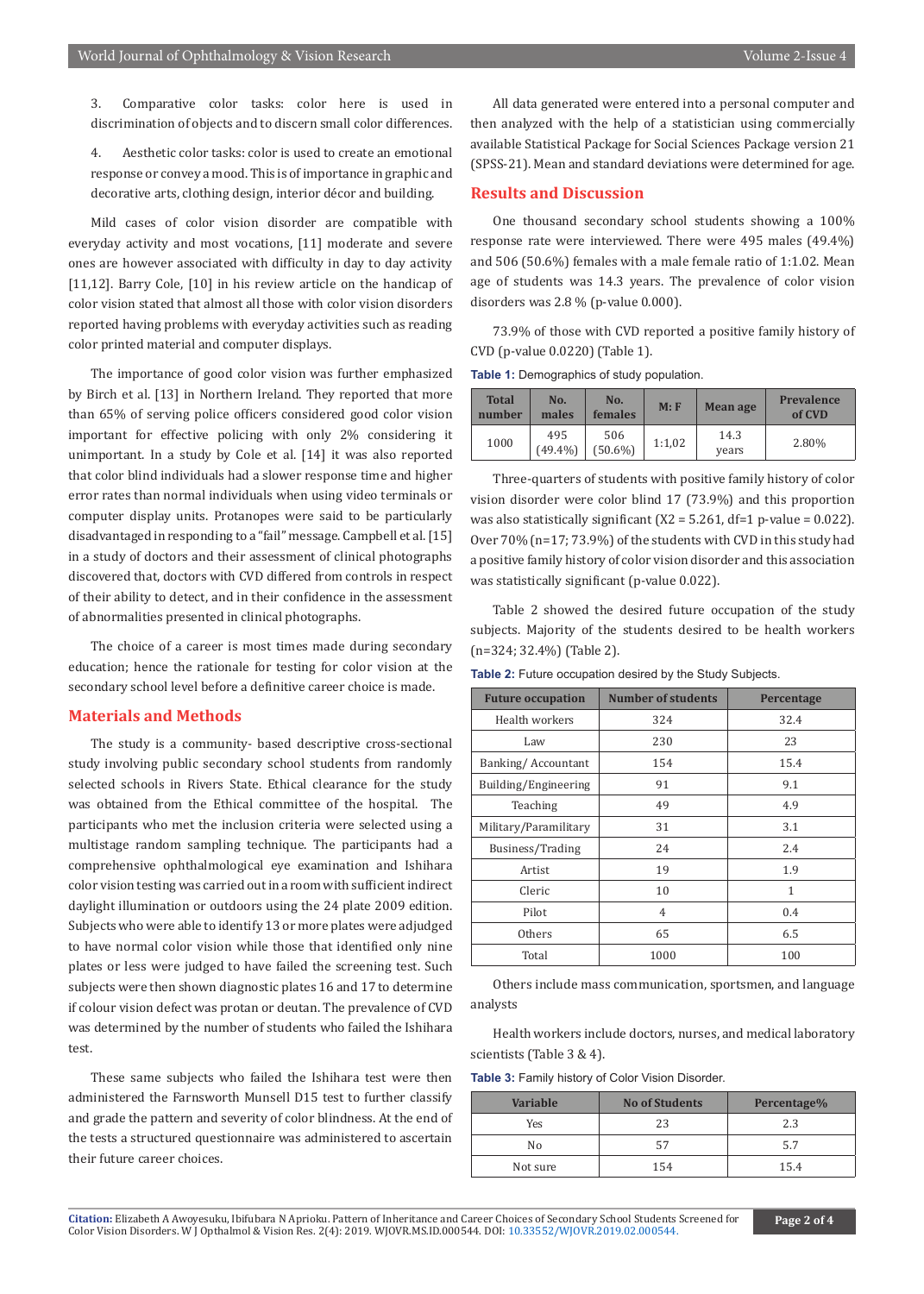| <b>Table 4:</b> Color vision disorder in students with positive family history. |  |
|---------------------------------------------------------------------------------|--|
|---------------------------------------------------------------------------------|--|

| <b>Variable</b>        | Positive (n%) | Negative $(n\%)$ |
|------------------------|---------------|------------------|
| Gender                 |               |                  |
| Male                   | 21(2.1)       | 473(47.3)        |
| Female                 | 7(0.7)        | 499(49.9)        |
| Total                  | 28(2.8)       | 972(97.2)        |
| Family history present | 17(73.9)      | 6(26.1)          |
| Family history absent  | 11(1.1)       | 966(98.9)        |
| Total                  | 28(2.8)       | 972(97.2)        |

Table 4 Three-quarters of students with positive family history of color vision disorder were color blind 17 (73.9%) and this proportion was also statistically significant  $(X2 = 5.261, df=1$ p-value = 0.022)

Over 70% (n=17; 73.9%) of the students with CVD in this study had a positive family history of color vision disorder and this association was statistically significant (p-value 0.022). The CVD was of the congenital variety. A similar trend was noticed by Dahlan et al. [16] where he reported a higher prevalence of CVD (35.5%) amongst those with a positive family history in comparison to those without a positive history (20.5%). The higher values noted in this study may not have been unrelated to the poor understanding of the leading question by the respondents. This differed from a study carried out by Dargahi et al. [17] who noted in his study that all the color-blind individuals had a positive family history of the defect, although the correlation was not statistically significant.

More than half of the respondents with CVD desired to become doctors, engineers and military personnel. These findings were similar to that carried out by Dahlan and colleagues, [16] where a higher percentage of those with CVD either wanted to study in medical or engineering colleges. Patients with CVD do badly at sciences in secondary schools as a result of most of the color associated learning materials like graphs, maps etc, in sports they may also be unable to differentiate opponents because of poor color discrimination [18].

Certain occupations are not suitable for people with color vision deficiency and people with CVD may even be barred from working in some environments [19], Occupations such as medicine and paramedical specialties, engineering , air pilot require good color vision to function well [20,21,22,23]. Although CVD does not strictly qualify as a disability there is increased advocacy for early screening and environmental adjustments to allow those with CVD function optimally without posing a danger to themselves or others.

There is the need to incorporate color vision screening into the school curriculum as this may result in timely intervention in career choices in certain individuals [24, 25].

#### **Conclusion**

CVD people face a lot of difficulties in everyday life. Over 70% of color-blind students in this study had a positive family history while more than 50% of students indicated they wanted to be health workers, lawyers and engineers. Lifelong decisions / vocational choices are made in secondary school. Screening for CVD should be done early in life so affected individuals can take appropriate measures and guard against lifelong difficulties,

#### **Acknowledgment**

We thank Dr. CN Pedro Egbe for proof reading the manuscript.

#### **Conflict of Interest**

No conflict of interest.

#### **References**

- 1. (2014) Living with Color Blindness, what is Color Blindness, what causes colour blindness.
- 2. [Al Aqtum MT, Al Qawasmeh MH \(2001\) Prevalence of Colour Blindness](https://www.ncbi.nlm.nih.gov/pubmed/11125268)  [in Young Jordanians. Ophthalmologica 215\(1\): 39-42.](https://www.ncbi.nlm.nih.gov/pubmed/11125268)
- 3. [Simunovic MP \(2010\) Colour vision deficiency. Eye \(Lond\) 24\(5\): 747-](https://www.ncbi.nlm.nih.gov/pubmed/19927164) [755.](https://www.ncbi.nlm.nih.gov/pubmed/19927164)
- 4. Godar S, Kaini K, Khattri J (2014) Profile of Color Vision Defects in a Tertiary Care Hospital in Western Nepal. Nepal J Med Sci 3(1): 6-9.
- 5. Tidy C (2011) Colour vision and its disorders. pp. 1-3.
- 6. [Natu M \(1987\) Colour blindness-A rural prevalence survey. Indian J](https://www.ncbi.nlm.nih.gov/pubmed/3502467https:/www.ncbi.nlm.nih.gov/pubmed/3502467)  [Ophthalmol 35\(2\): 71-73.](https://www.ncbi.nlm.nih.gov/pubmed/3502467https:/www.ncbi.nlm.nih.gov/pubmed/3502467)
- 7. [Al Aqtum MT, Al Qawasmeh MH \(2001\) Prevalence of Colour Blindness](https://www.ncbi.nlm.nih.gov/pubmed/11125268)  [in Young Jordanians. Ophthalmologica 215\(1\): 39-42.](https://www.ncbi.nlm.nih.gov/pubmed/11125268)
- 8. Wong TY (2011) colour vision. In: Ophthalmology examinations review, singapore: world scientific publishing, Singapore, pp. 487-489.
- 9. [Crognale M, Duncan C \(2013\) The locus of color sensation: Cortical color](https://www.ncbi.nlm.nih.gov/pubmed/23986535)  [loss and the chromatic visual evoked potential. J Vis 13\(10\): 1-11.](https://www.ncbi.nlm.nih.gov/pubmed/23986535)
- 10. [Cole BL \(2004\) The handicap of abnormal colour vision. Clin Exp Optom](https://www.ncbi.nlm.nih.gov/pubmed/15312030)  [87\(4-5\): 258-275.](https://www.ncbi.nlm.nih.gov/pubmed/15312030)
- 11. [Tabansi PN, Anochie IC, Nkanginieme KEO, Pedro-Egbe CN \(2008\)](https://www.ncbi.nlm.nih.gov/pubmed/19048761)  [Screening for congenital color vision deficiency in primary children in](https://www.ncbi.nlm.nih.gov/pubmed/19048761)  [Port Harcourt City; teachers' knowledge and performance. Niger J Med](https://www.ncbi.nlm.nih.gov/pubmed/19048761)  [17\(4\): 428-432.](https://www.ncbi.nlm.nih.gov/pubmed/19048761)
- 12. [Delpero W, O'Neill H \(2005\) Aviation-relevent epidemiology of color](https://www.ncbi.nlm.nih.gov/pubmed/15742829)  [vision deficiency. Aviat space, Environ Med 76\(2\): 127-133.](https://www.ncbi.nlm.nih.gov/pubmed/15742829)
- 13. [Birch J, Chisholm CM \(2008\) Occupational colour vision requirements](https://www.ncbi.nlm.nih.gov/pubmed/19076554)  [for police officers. Ophthalmic Physiol Opt 28\(6\): 524-531.](https://www.ncbi.nlm.nih.gov/pubmed/19076554)
- 14. [Cole BL, Macdonald WA \(1988\) Defective colour vision can impede](https://www.ncbi.nlm.nih.gov/pubmed/3264900)  [information acquisition from redundantly colour-coded video displays.](https://www.ncbi.nlm.nih.gov/pubmed/3264900)  [Ophthalmic Physiol Opt 8\(2\): 198-210.](https://www.ncbi.nlm.nih.gov/pubmed/3264900)
- 15. [Campbell JL, Spalding AJ, Mir FA, Birch J \(1999\) Doctors and the](https://www.ncbi.nlm.nih.gov/pubmed/10562746)  [assessment of clinical photographs--does colour blindness matter? Br J](https://www.ncbi.nlm.nih.gov/pubmed/10562746)  [Gen Pract 49\(443\): 459-461.](https://www.ncbi.nlm.nih.gov/pubmed/10562746)
- 16. Dahlan H, Mostafa O (2013) Screening for Color Vision Defects among Male Saudi Secondary School Children in Jizan City, Kingdom of Saudi Arabia. Med JCairo Univ 81: 513-517.
- 17. [Dargahi H, Einollahi N, Dashti N \(2010\) Color blindness defect and](https://www.ncbi.nlm.nih.gov/pubmed/21137654)  [medical laboratory technologists: unnoticed problems and the care for](https://www.ncbi.nlm.nih.gov/pubmed/21137654)  [screening. Acta Med Iran 48\(3\): 172-177.](https://www.ncbi.nlm.nih.gov/pubmed/21137654)
- 18. Xin Bei V. Chan,Shi Min S Goh, Ngiap Chuah Tai (2014) Subjects with colour vision deficiency in the community: what do primary care physicians need to know?Asia Pacific Medicine 13:10
- 19.(2019) Color Blindness and Occupations available.
- 20. [Spalding JA \(1999\) Medical students and congenital colour vision](https://www.ncbi.nlm.nih.gov/pubmed/10474917)  [deficiency: Unnoticed problems and the case for screening. Occup Med](https://www.ncbi.nlm.nih.gov/pubmed/10474917)  [\(Lond\) 49\(4\): 247-252.](https://www.ncbi.nlm.nih.gov/pubmed/10474917)
- 21. [Campbell JL, Spalding JA, Mir FA \(2004\) The description of physical signs](https://www.ncbi.nlm.nih.gov/pubmed/15312036)  [of illness in photographs by physicians with abnormal colour vision. Clin](https://www.ncbi.nlm.nih.gov/pubmed/15312036)  [Exp Optom 87\(4-5\): 334-338.](https://www.ncbi.nlm.nih.gov/pubmed/15312036)